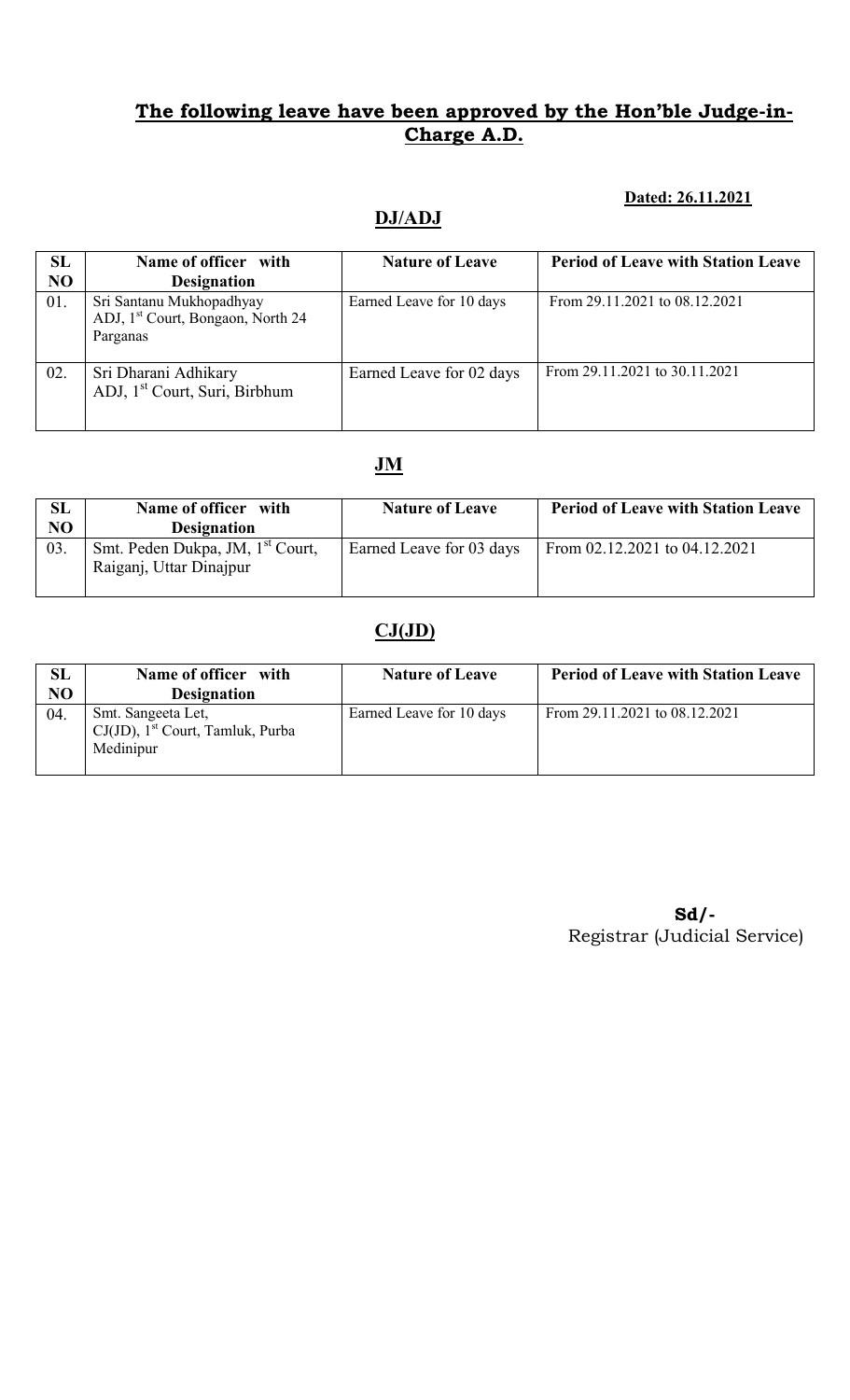#### Dated: 26.11.2021

# ADJ, FTC/ CJ(SD)

| SI.<br>No. | Name of officer with<br><b>Designation</b>                    | <b>Nature of Leave</b>   | <b>Period of Leave with Station Leave</b> |
|------------|---------------------------------------------------------------|--------------------------|-------------------------------------------|
| 01.        | Smt. Madhumita Roy III, ADJ,<br>FTC-II, Basirhat, 24 $Pgs(N)$ | Earned Leave for 04 days | From 15.11.2021 to 18.11.2021             |

## JM

| Sl.<br>No. | Name of officer with<br><b>Designation</b>                              | <b>Nature of Leave</b>   | <b>Period of Leave with Station Leave</b>                     |
|------------|-------------------------------------------------------------------------|--------------------------|---------------------------------------------------------------|
| 02.        | Smt. Sreeparna Routh<br>JM, Khatra, Bankura                             |                          | Child Care Leave for 15 days.   From 25.10.2021 to 08.11.2021 |
| 03.        | Smt. Peden Dukpa, JM, 1 <sup>st</sup><br>Court, Raiganj, Uttar Dinajpur | Earned Leave for 06 days | From 15.11.2021 to 20.11.2021                                 |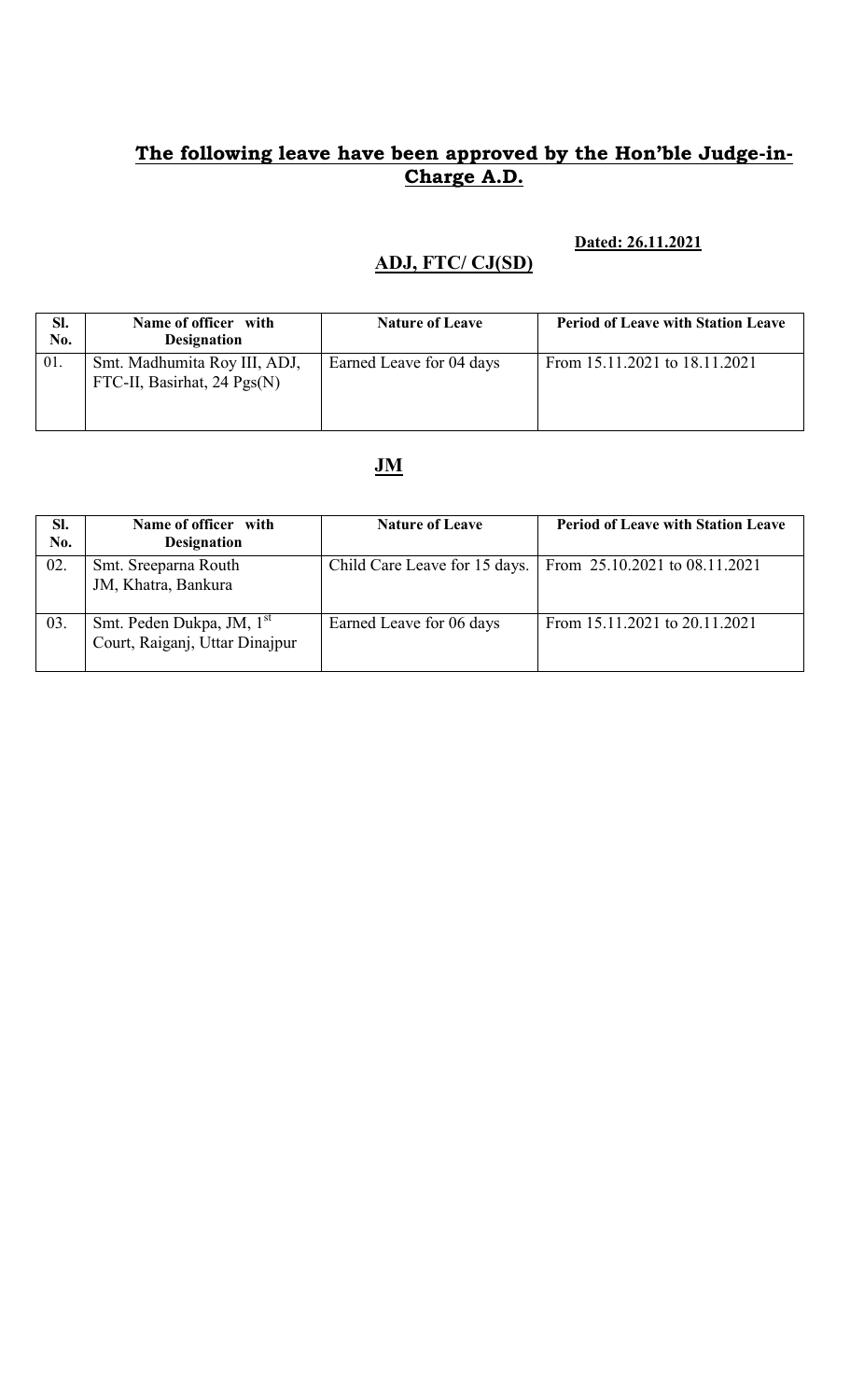Dated: 29.11.2021

### $CJ(JD)$

| SI.<br>No. | Name of officer with<br><b>Designation</b>                     | <b>Nature of Leave</b>   | <b>Period of Leave with Station Leave</b> |
|------------|----------------------------------------------------------------|--------------------------|-------------------------------------------|
| 01.        | Smt. Debarati Dey<br>$CJ(JD)$ , 1 <sup>st</sup> Court, Bankura | Earned Leave for 04 days | From 15.11.2021 to 18.11.2021             |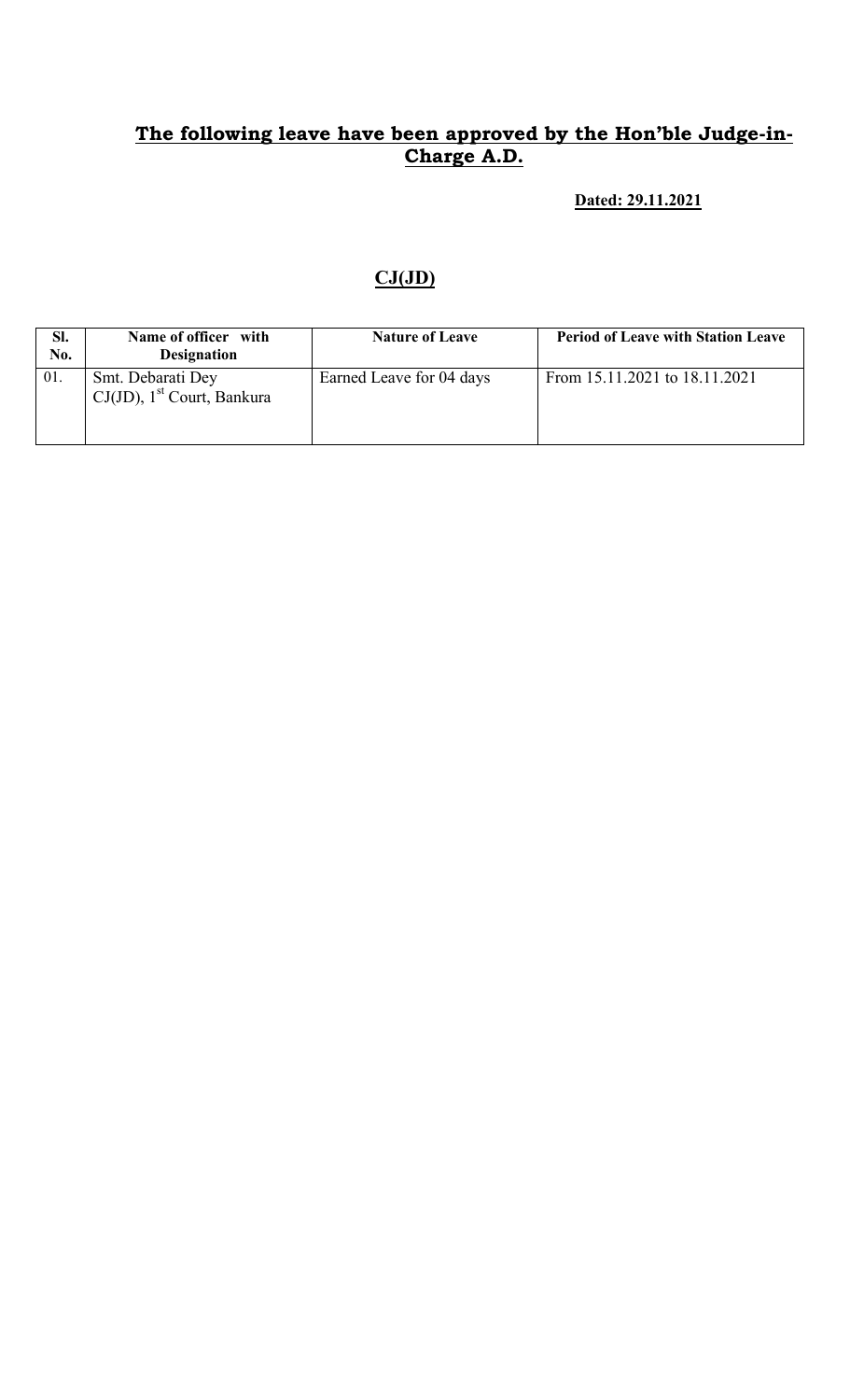### Dated: 29.11.2021

## ACJM

| SI.<br>No. | Name of officer with<br><b>Designation</b>                 | <b>Nature of Leave</b>   | <b>Period of Leave with Station Leave</b> |
|------------|------------------------------------------------------------|--------------------------|-------------------------------------------|
| 01.        | Sri Krishnendu Sarkar<br>ACJM, Islampur, Uttar<br>Dinajpur | Earned Leave for 03 days | From 08.12.2021 to 10.12.2021             |

# $CJ(JD)$

| SI.<br>No. | Name of officer<br>with Designation                                           | <b>Nature of Leave</b>   | <b>Period of Leave with Station Leave</b> |
|------------|-------------------------------------------------------------------------------|--------------------------|-------------------------------------------|
| 02.        | Smt. Erina Chatterjee<br>$CJ(JD)$ , 1 <sup>st</sup> Court,<br>Purba Bardhaman | Earned Leave for 02 days | From 23.12.2021 to 24.12.2021             |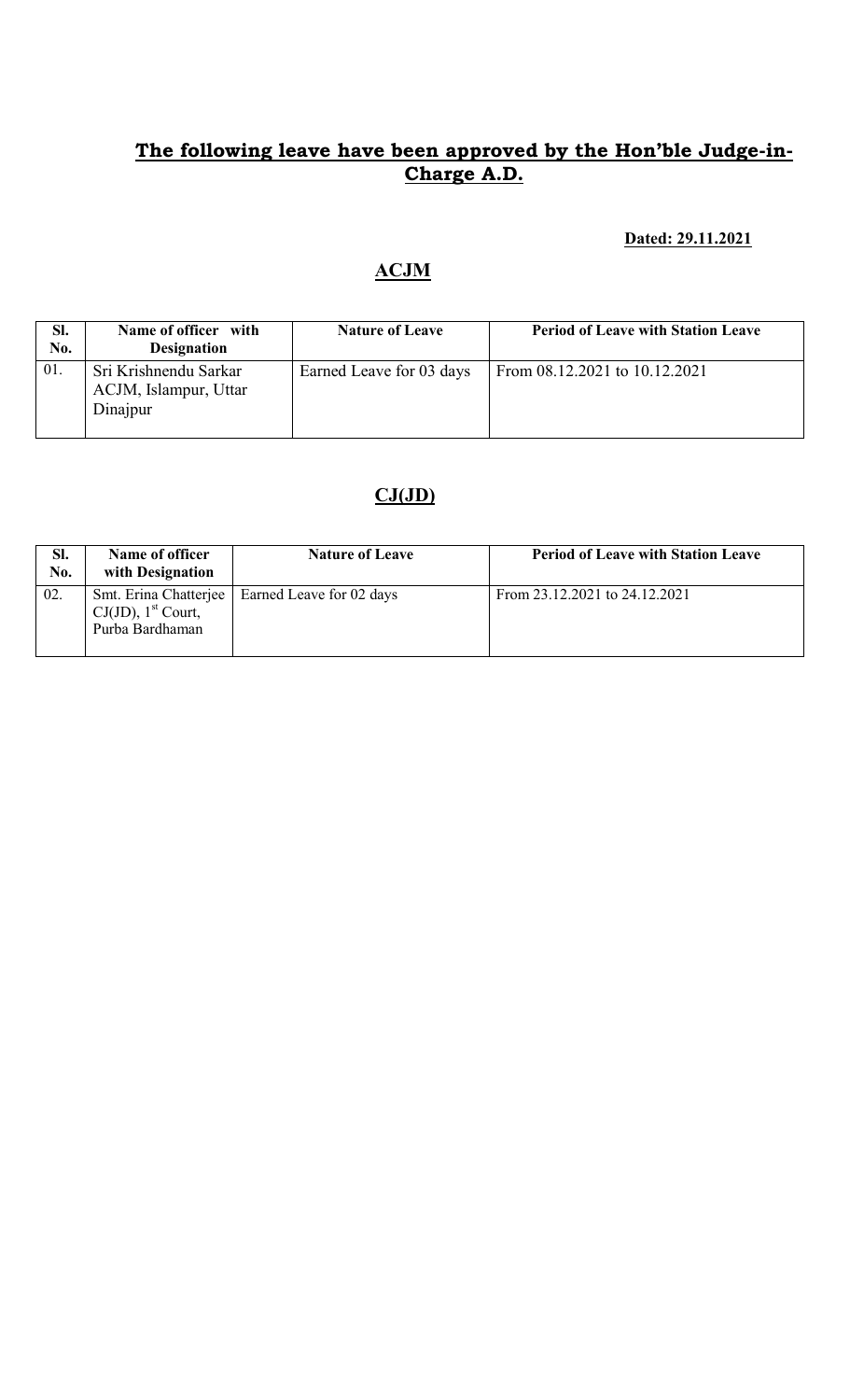#### Dated: 30.11.2021

## DJ/ADJ

| SI.<br>No. | Name of officer with<br><b>Designation</b>                                     | <b>Nature of Leave</b>     | <b>Period of Leave with Station Leave</b> |
|------------|--------------------------------------------------------------------------------|----------------------------|-------------------------------------------|
| 01.        | Sri Vibekananda Sur, ADJ, 1 <sup>st</sup><br>Court, Berhampore,<br>Murshidabad | Commuted Leave for 07 days | From 11.11.2021 to 17.11.2021             |

## $CJ(SD)$

| SI.<br>No. | Name of officer with<br><b>Designation</b>          | <b>Nature of Leave</b>   | <b>Period of Leave with Station Leave</b> |
|------------|-----------------------------------------------------|--------------------------|-------------------------------------------|
| 02.        | Sri Shib Sankar Ghosh<br>CJ(SD), Sadar, Cooch Behar | Earned Leave for 19 days | From $08.11.2021$ to $26.11.2021$         |

### $CJ(JD)$

| SI.<br>No. | Name of officer with<br><b>Designation</b>                                   | <b>Nature of Leave</b>       | <b>Period of Leave with Station Leave</b> |
|------------|------------------------------------------------------------------------------|------------------------------|-------------------------------------------|
| 03.        | Sri Saurav Dey<br>$CJ(JD)$ , 1 <sup>st</sup> Court, Jangipur,<br>Murshidabad | Quarantine Leave for 20 days | From 31.10.2021 to 19.11.2021             |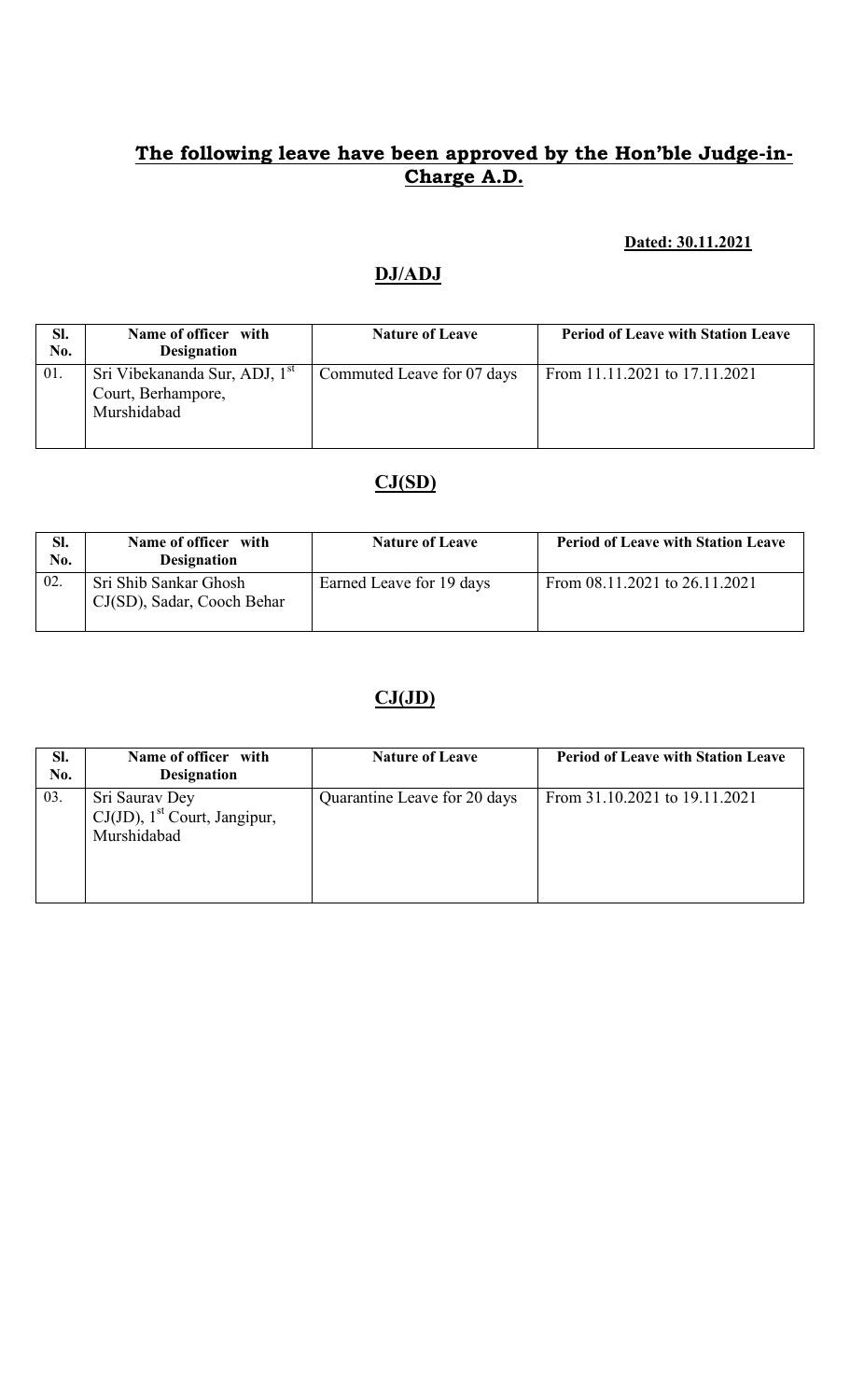#### Dated: 30.11.2021

## DJ/ADJ

| Sl.<br>No. | Name of officer with Designation                                         | <b>Nature of Leave</b>   | <b>Period of Leave with Station Leave</b> |
|------------|--------------------------------------------------------------------------|--------------------------|-------------------------------------------|
| 01.        | Sri Debaprasad Nath<br>District Judge, Darjeeling                        | Earned Leave for 03 days | From 30.11.2021 to 02.12.2021             |
| 02.        | Sri Santanu Jha<br>District & Sessions Judge, Bankura                    | Earned Leave for 02 days | From 03.12.2021 to 04.12.2021             |
| 03.        | Sri Sanjib Dey<br>ADJ, 1 <sup>st</sup> Court, Contai, Purba<br>Medinipur | Earned Leave for 05 days | From 03.01.2022 to 07.01.2022             |
| 04.        | Smt. Soma Majumder<br>ADJ, Kandi, Murshidabad                            | Earned Leave for 03 days | From 06.12.2021 to 08.12.2021             |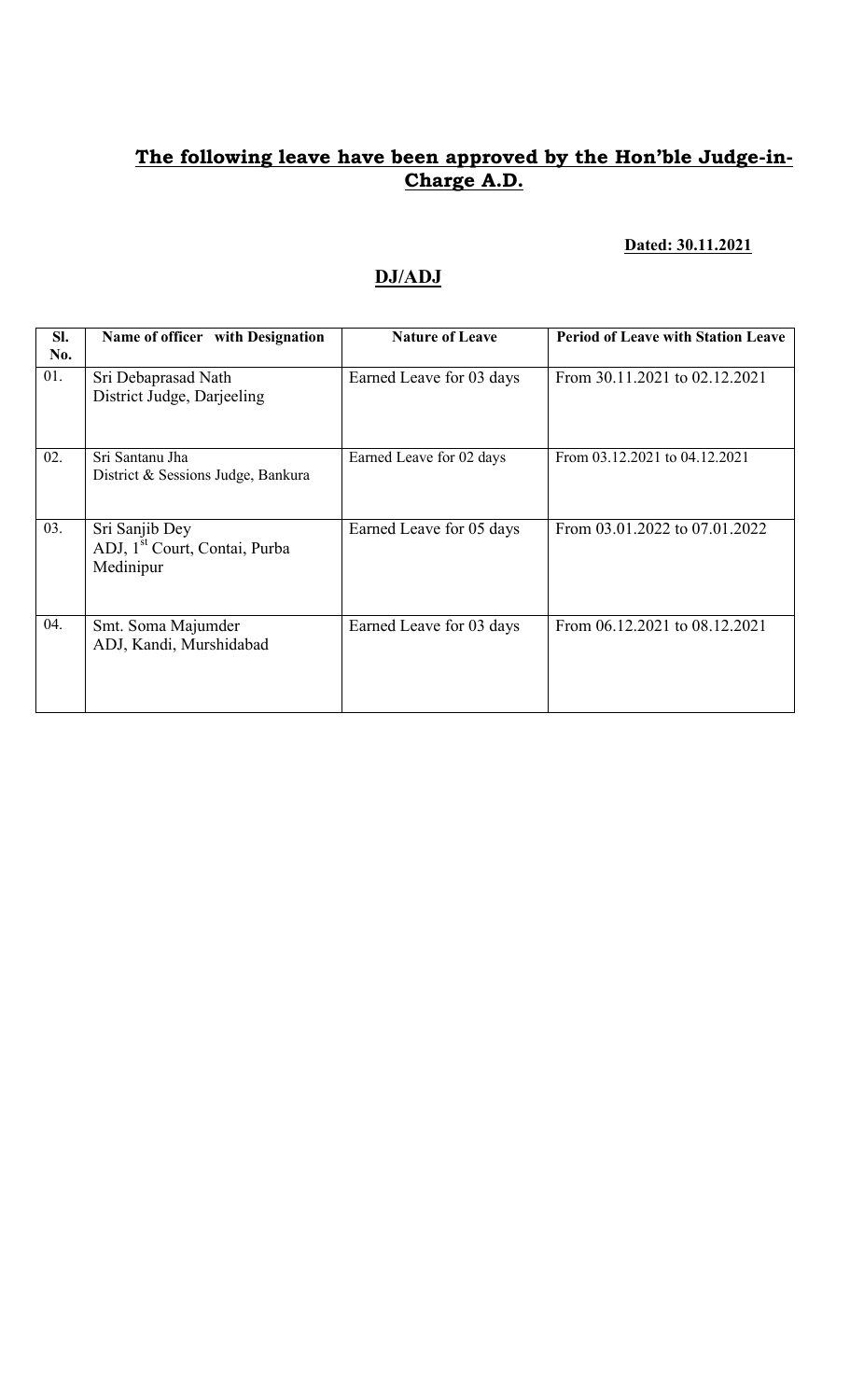# The following leaves have been approved by This Hon'ble Court

#### Dated 26.11.2021

#### CASUAL LEAVE DJ/ ADJ/ADJ, FTC

| SL<br>N <sub>O</sub> | Name of officer with Designation                                                 | <b>Nature of Leave</b> | <b>Period of Leave with Station Leave</b> |
|----------------------|----------------------------------------------------------------------------------|------------------------|-------------------------------------------|
| 01.                  | Sri Sarajit Mazumder<br>ADJ, 1 <sup>st</sup> Court, Hooghly, Sadar               | CL for 01 day with SL  | On 23.11.2021                             |
|                      |                                                                                  |                        | SL:22.11.2021(E)<br>to $24.11.2021(M)$    |
| 02.                  | Sri Uttam Kumar Shaw<br>Chief Judge, PSCC, Calcutta                              | CL for 01 day          | On 25.11.2021                             |
| 03.                  | Smt. Ali Biswas (Sarkar), ADJ,<br>FTC I, Contai, Purba Medinipur                 | CL for 01 day          | On 20.11.2021                             |
| 04.                  | Smt Anita Mathur<br>Judge, Special Court (E.C.Act)-                              | CL for 01 day with SL  | On 25.11.2021                             |
|                      | cum-ADJ, Purba Bardhaman                                                         |                        | SL:25.11.2021(M)<br>to $25.11.2021(E)$    |
| 05.                  | Smt. Chandraprova Chakraborty<br>ADJ, FTC-3, Diamond Harbour,<br>24-Parganas (S) | CL for 01 day          | On 22.11.2021                             |
| 06.                  | Ms. Yogita Gaurisaria<br>ADJ, Nabadwip, Nadia                                    | CL for 03 days         | From 22.11.2021 to 24.11.2021             |

## The following leaves have been approved by This Hon'ble Court

#### Dated 26.11.2021

#### CASUAL LEAVE DJ/ ADJ/ADJ, FTC

| SL<br>N <sub>O</sub> | <b>Name of officer with Designation</b> | <b>Nature of Leave</b> | <b>Period of Leave with Station Leave</b> |
|----------------------|-----------------------------------------|------------------------|-------------------------------------------|
| 01.                  | Sri Nilanjan De                         | CL for 02 days with SL | On 30.11.2021 & 01.12.2021                |
|                      | ADJ, FTC-1, Paschim Medinipur           |                        |                                           |
|                      |                                         |                        | SL:29.11.2021(E)                          |
|                      |                                         |                        | to $02.12.2021(M)$                        |
| 02.                  | Sri Subhendu Saha, ADJ, Mekliganj,      | CL for 01 day with SL  | On 02.12.2021                             |
|                      | Cooch Behar                             |                        |                                           |
|                      |                                         |                        | SL:01.12.2021(E)                          |
|                      |                                         |                        | to $03.12.2021(M)$                        |
| 03.                  | Smt. Dipali Shrivastwa (Sinha)          | CL for 03 days with SL | On 02.12.2021, 03.12.2021 & 04.12.2021    |
|                      | ADJ, FTC, Dubrajpur, Birbhum            |                        |                                           |
|                      |                                         |                        | SL:01.12.2021(E)                          |
|                      |                                         |                        | to $06.12.2021(M)$                        |
| 04.                  | Sri Arindam Chattopadhyay               | CL for 01 day          | On 30.11.2021                             |
|                      | ADJ, FTC-2, Diamond Harbour,            | with SL                |                                           |
|                      | 24pgs(S)                                |                        | SL:29.11.2021(E)                          |
|                      |                                         |                        | to $01.12.2021(M)$                        |
| 05.                  | Smt. Kaberi Basu, ADJ, 3rd Court,       | CL for 03 days with SL | From 13.12.2021 to 15.12.2021             |
|                      | <b>Bankura</b>                          |                        |                                           |
|                      |                                         |                        | SL: 10.12.2021 (E) to $16.12.2021$ (M)    |
| 06.                  | Sri Nirvan Khesong                      | CL for 03 days with SL | From 13.12.2021 to 15.12.2021             |
|                      | ADJ, Mathabhanga, Coochbehar            |                        |                                           |
|                      |                                         |                        | SL: 12.12.2021 (M) to 16.12.2021 (M)      |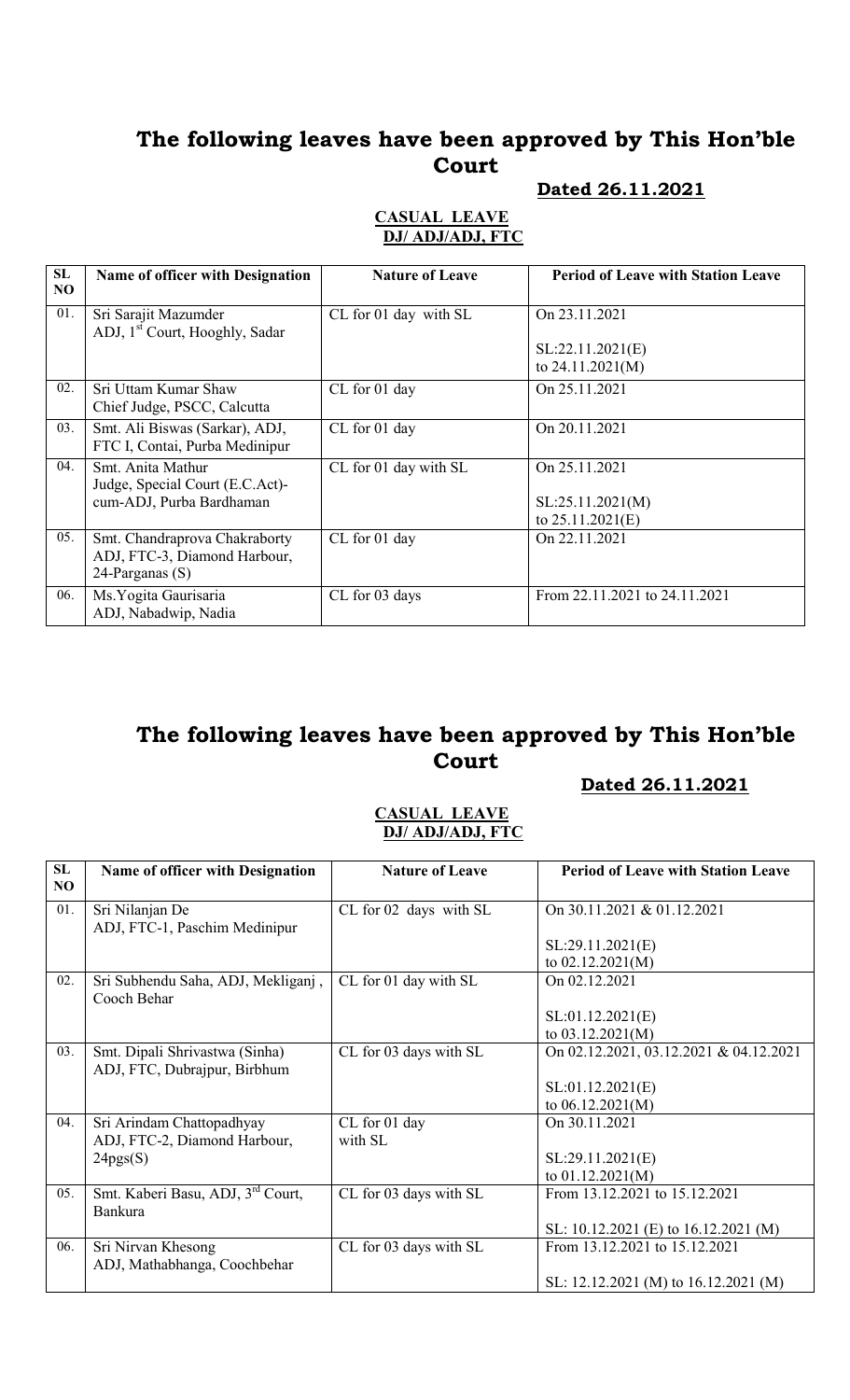| 07. | Sri Jeetendra Gupta                              | CL for 02 days with SL | On 29.11.2021 & 30.11.2021            |
|-----|--------------------------------------------------|------------------------|---------------------------------------|
|     | ADJ, 2 <sup>nd</sup> Court, Siliguri, Darjeeling |                        |                                       |
|     |                                                  |                        | SL:26.11.2021(E)                      |
|     |                                                  |                        | to 01.12.2021(M)                      |
| 08. | Sri Sudhir Kumar                                 | CL for 02 days with SL | On 29.11.2021 & 30.11.2021            |
|     | ADJ, Kalna, Purba Bardhaman                      |                        |                                       |
|     |                                                  |                        | SL:26.11.2021(E)                      |
|     |                                                  |                        | to 01.12.2021(M)                      |
| 09. | Smt. Nabanita Ray, DJ, Jhargram                  | <b>Station Leave</b>   | From 26.11.2021 (M) to 29.11.2021 (M) |
|     |                                                  |                        |                                       |
| 10. | Sri Siddhartha Kanjilal, Chief Judge,            | CL for 01 day with SL  | On 29.11.2021                         |
|     | City Sessions Court, Calcutta                    |                        |                                       |
|     |                                                  |                        | SL:28.11.2021(M)                      |
|     |                                                  |                        | to 29.11.2021(E)                      |
| 11. | Sri Anjan Kumar Sarkar                           | CL for 02 days with SL | On 03.12.2021 & 04.12.2021            |
|     | ADJ, FTC-I, Berhampore,                          |                        |                                       |
|     | Murshidabad                                      |                        | SL:02.12.2021(E)                      |
|     |                                                  |                        | to $05.12.2021(N)$                    |
| 12. | Sri Akhilesh Kumar Pandey                        | CL for 03 days with SL | From 06.12.2021 to 08.12.2021         |
|     | ADJ, 1 <sup>st</sup> Court, Balurghat, Dakshin   |                        |                                       |
|     | Dinajpur                                         |                        | SL:04.12.2021(E)                      |
|     |                                                  |                        | to 09.12.2021(M)                      |
|     |                                                  |                        |                                       |
| 13. | Sri Rajesh Kumar Singh                           | CL for 04 days with SL | From 07.12.2021 to 10.12.2021         |
|     | ADJ, 2 <sup>nd</sup> Court, Uluberia, Howrah     |                        |                                       |
|     |                                                  |                        | SL:06.12.2021(E)                      |
|     |                                                  |                        | to 13.12.2021(M)                      |
| 14. | Sri Arghadeb Khan                                | CL for 03 days         | From 02.12.2021 to 04.12.2021         |
|     | ADJ, $17th$ Court, Alipore, 24 Pgs (S)           |                        |                                       |
|     |                                                  |                        |                                       |
| 15. | Sri Suresh Biswakarma                            | CL for 01 day with SL  | On 29.11.2021                         |
|     | ADJ, FTC, Serampore, Hooghly                     |                        |                                       |
|     |                                                  |                        | SL:29.11.2021(M)                      |
|     |                                                  |                        | to 29.11.2021(E)                      |
| 16. | Ms. Yogita Gaurisaria                            | <b>Station Leave</b>   | SL:26.11.2021(E)                      |
|     | ADJ, Nabadwip, Nadia                             |                        | to 29.11.2021(M)                      |
|     |                                                  |                        |                                       |

## The following leaves have been approved by This Hon'ble Court

#### Dated 29.11.2021

#### CASUAL LEAVE DJ/ ADJ/ADJ, FTC

| SL<br>NO. | Name of officer with Designation                                                  | <b>Nature of Leave</b> | <b>Period of Leave with Station Leave</b> |
|-----------|-----------------------------------------------------------------------------------|------------------------|-------------------------------------------|
| 01.       | Sri Saugata Chakraborty<br>ADJ, 5 <sup>th</sup> Court, Berhampore,<br>Murshidabad | CL for 03 days         | From 22.11.2021 to 24.11.2021             |
| 02.       | Smt. Smita Gaurisaria<br>ADJ, 1 <sup>st</sup> Court, Tamluk, Purba<br>Medinipur   | CL for 01 day          | On 25.11.2021                             |
| 03.       | Sri Ashis Kumar Hazra<br>Judge, Spl Court-cum-ADJ, Durgapur,<br>Paschim Bardhaman | CL for 01 day          | On 25.11.2021                             |

# The following leaves have been approved by This Hon'ble Court

Dated 29.11.2021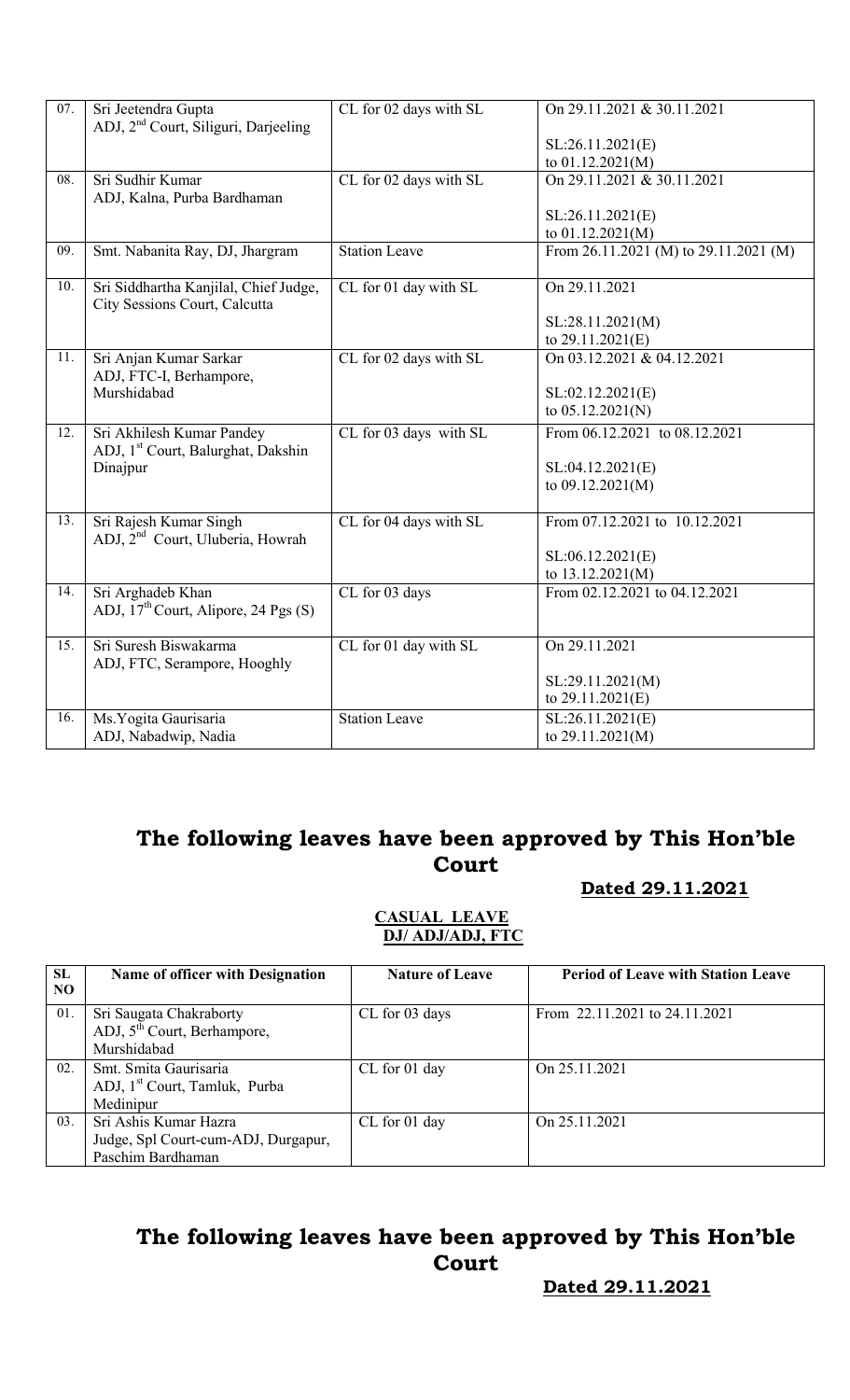#### CASUAL LEAVE DJ/ ADJ/ADJ, FTC

| SL<br>NO | Name of officer with Designation                       | <b>Nature of Leave</b> | <b>Period of Leave with Station Leave</b> |
|----------|--------------------------------------------------------|------------------------|-------------------------------------------|
| 01.      | Sri Subhendu Saha, ADJ, Mekliganj,<br>Cooch Behar      | CL for 01 day with SL  | On 04.12.2021                             |
|          |                                                        |                        | $SL: 03.12.2021(E)$ to $06.12.2021(M)$    |
| 02.      | Mr. Molla Asgar Ali<br>ADJ, FTC-I, Barasat, 24pgs(N)   | CL for 02 days with SL | On 13.12.2021 & 14.12.2021                |
|          |                                                        |                        | $SL:10.12.2021(E)$ to $15.12.2021(M)$     |
| 03.      | Sri Rajender Kumar Dudeja                              | CL for 03 days with SL | From 29.11.2021 to 01.12.2021             |
|          | LRO, Berhampore, Murshidabad                           |                        | $SL:26.11.2021(E)$ to $01.12.2021(E)$     |
| 04.      | Sri Pradip Banerjee                                    | CL for 01 day with SL  | On 30.11.2021                             |
|          | ADJ, 3 <sup>rd</sup> Court, Berhampore,<br>Murshidabad |                        | $SL:29.11.2021(E)$ to 01.12.2021(M)       |
| 05.      | Sri Debapriya Basu                                     | CL for 03 days         | From 30.11.2021 to 02.12.2021             |
|          | ADJ, 1 <sup>st</sup> Court, Jalpaiguri                 |                        |                                           |
| 06.      | Smt. Atrayee Manna Chowdhury                           | CL for 02 days with SL | From 03.12.2021 to 04.12.2021             |
|          | ADJ, FTC-2, Sealdah, 24 Pgs (S)                        |                        |                                           |
|          |                                                        |                        | SL:02.12.2021(E)                          |
|          |                                                        |                        | to $05.12.2021(M)$                        |

# The following leaves have been approved by This Hon'ble Court

#### Dated 30.11.2021

#### CASUAL LEAVE DJ/ ADJ/ADJ, FTC

| SL<br>NO | Name of officer with<br><b>Designation</b>                 | <b>Nature of Leave</b> | <b>Period of Leave with Station Leave</b>                         |
|----------|------------------------------------------------------------|------------------------|-------------------------------------------------------------------|
| 01.      | Sri Teerthankar<br>Bhattacharjee<br>ADJ, FTC, Bankura      | CL for 02 days         | On 15.11.2021 & 16.11.2021                                        |
| 02.      | Dr. Modhumita Basu<br>ADJ, 7th Court, Barasat,<br>24pgs(N) | CL for 01 day          | On 29.11.2021                                                     |
| 03.      | Sri Dipanjan Sen, ADJ,<br>FTC-1, Howrah                    | CL for 02 day with SL  | On 29.11.2021 & 30.11.2021<br>$SL:26.11.2021(E)$ to 30.11.2021(E) |

# The following leaves have been approved by This Hon'ble Court

Dated 30.11.2021

#### CASUAL LEAVE DJ/ ADJ/ADJ, FTC

| <b>SL</b> | Name of officer with                | <b>Nature of Leave</b> | <b>Period of Leave with Station Leave</b> |
|-----------|-------------------------------------|------------------------|-------------------------------------------|
| NO.       | <b>Designation</b>                  |                        |                                           |
| 01.       | Sri Abhiram Barman                  | CL for 03 days with SL | From 08.12.2021 to 10.12.2021             |
|           | ADJ, FTC-1, Alipurduar,             |                        |                                           |
|           | Jalpaiguri                          |                        | $SL:07.12.2021(E)$ to $13.12.2021(M)$     |
| 02.       | Sri Gopal Kishor Sinha              | CL for 02 days with SL | On 03.12.2021 & 04.12.2021                |
|           | ADJ, $7th$ Court, Alipore, 24pgs(S) |                        |                                           |
|           |                                     |                        | $SL: 02.12.2021(E)$ to 06.12.2021(M)      |